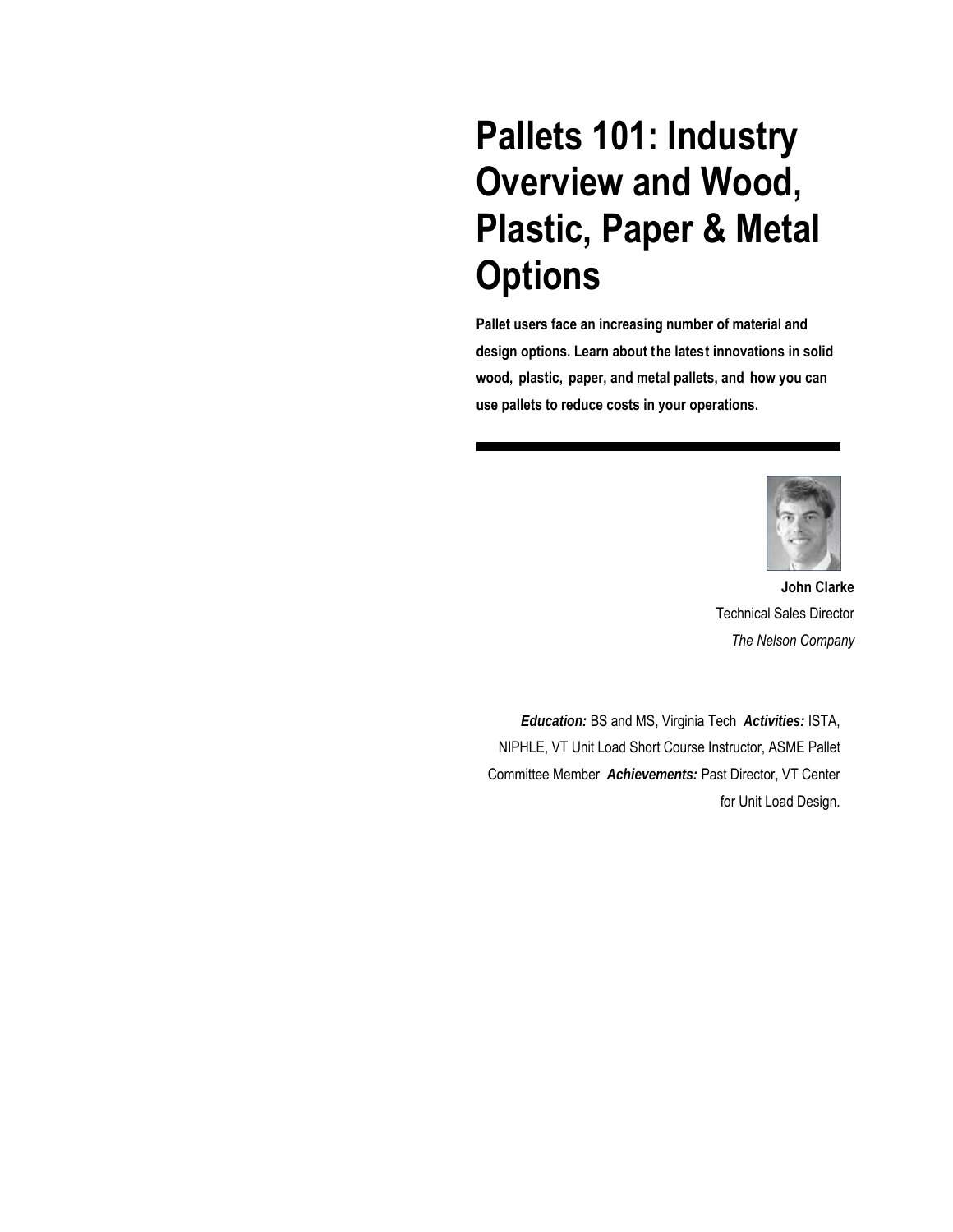### **Pallets 101: Industry Overview and Wood, Plastic, Paper, and Metal Options**

 **John W. Clarke The Nelson Company (540) 406-1550 johnclarke@nelsoncompany.com** 

The perception we have of pallets is a lot like that of corrugated boxes. While not the glitzy highprofile part of our jobs, they are critical to our operations and we have all seen the consequences when they do not perform as needed. It would be hard to find a company today that does not use pallets. Imagine today's warehouses and shipping operations if products were still manually loaded one box at a time. However, while critical to today's material handling operations, pallets are probably one of the least understood and overlooked components within these operations. Product unitization and distribution systems consist of 3 interactive components: Packaging, pallets, and material handling equipment. Most components used to unitize, store, and ship products are carefully selected, but designers tend to work independently. Many packaging engineers carefully spec the packaging, but have a brief description for the pallet. The same holds true for material handling equipment designers. Pallets are the direct link between your packaged products and the handling environment. As packaging engineers, you are in a unique position to understand the tradeoffs in pallet design, performance, design and material options, and ultimate cost of use.

There are resources available for an in depth knowledge base on pallets listed at the end of this paper. This paper is intended as an overview of the pallet industry, the basic performance parameters that are necessary to optimize pallet design for your application, and current design and material options.

## **Today's Pallet Industry**

Today, there are about 450 million new pallets produced in North America each year (1). About 1.9 billion are in use at any given time (2). The 10 most common US sizes are given in Table 1 (3), along with the typical industries that use these sizes. The 48x40-inch pallet is the most common pallet size in the U.S., representing about 30% of the pallets produced each year. This is typically called the GMA, or grocery pallet.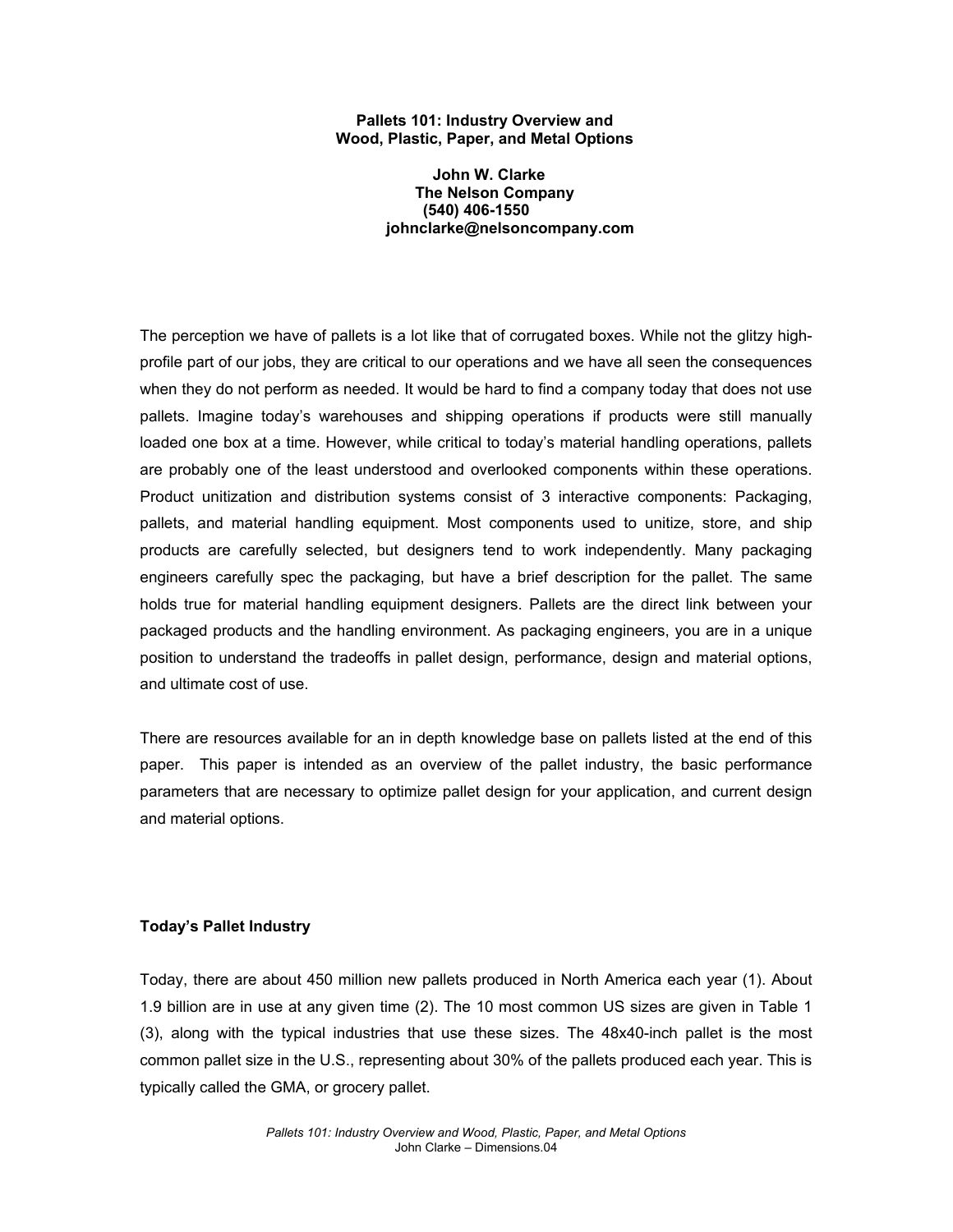| rapic 1. Top To pance sizes in North America in 2000 (Obdenem initiois University) |                        |                                             |  |  |
|------------------------------------------------------------------------------------|------------------------|---------------------------------------------|--|--|
| Pallet Size (in.)                                                                  | <b>Production Rank</b> | <b>Typical Industry</b>                     |  |  |
| 48x40                                                                              | 1                      | Grocery, common in many<br>other industries |  |  |
| 42x42                                                                              | $\overline{2}$         | Telecommunications, Paint                   |  |  |
| 48x48                                                                              | 3                      | Drums                                       |  |  |
| 40x48                                                                              | 3                      | DOD, Cement                                 |  |  |
| 48x42                                                                              | 5                      | Chemical, Beverage                          |  |  |
| 40x40                                                                              | 5                      | Dairy                                       |  |  |
| 48x45                                                                              | 7                      | Automotive                                  |  |  |
| 44x44                                                                              | 8                      | Drums, Chemical                             |  |  |
| 36x36                                                                              | 9                      | Beverage                                    |  |  |
| 48x36                                                                              | 10                     | Beverage, Shingles,<br>Packaged Paper       |  |  |

|  | Table 1: Top 10 pallet sizes in North America in 2000 (Southern Illinois University) |  |
|--|--------------------------------------------------------------------------------------|--|
|--|--------------------------------------------------------------------------------------|--|

This list totals about 60% of the annual pallet production. The 10<sup>th</sup> most common size represents less than 2% of the market. There remaining 40% of the market includes hundreds of sizes, typically tailored to specific customers.

Internationally, there are 6 pallet footprints recognized by ISO (4). These are given in Table 2, along with the regions where they are most commonly used.

| Table 2: Six pallet footprints recognized by ISO 6780 |                  |                             |  |  |
|-------------------------------------------------------|------------------|-----------------------------|--|--|
| Metric size (mm)                                      | US size (inches) | Region                      |  |  |
| 1200 x 1000                                           | 47.24 x 39.37    | Europe, Asia                |  |  |
| 1200 x 800                                            | 47.24 x 31.50    | Europe                      |  |  |
| 1219 x 1016                                           | 48.00 x 40.00    | North America               |  |  |
| 1140 x 1140                                           | 44.88 x 44.88    | Australia                   |  |  |
| 1100 x 1100                                           | 43.30 x 43.30    | Asia                        |  |  |
| 1067 x 1067                                           | 42.00 x 42.00    | North America, Europe, Asia |  |  |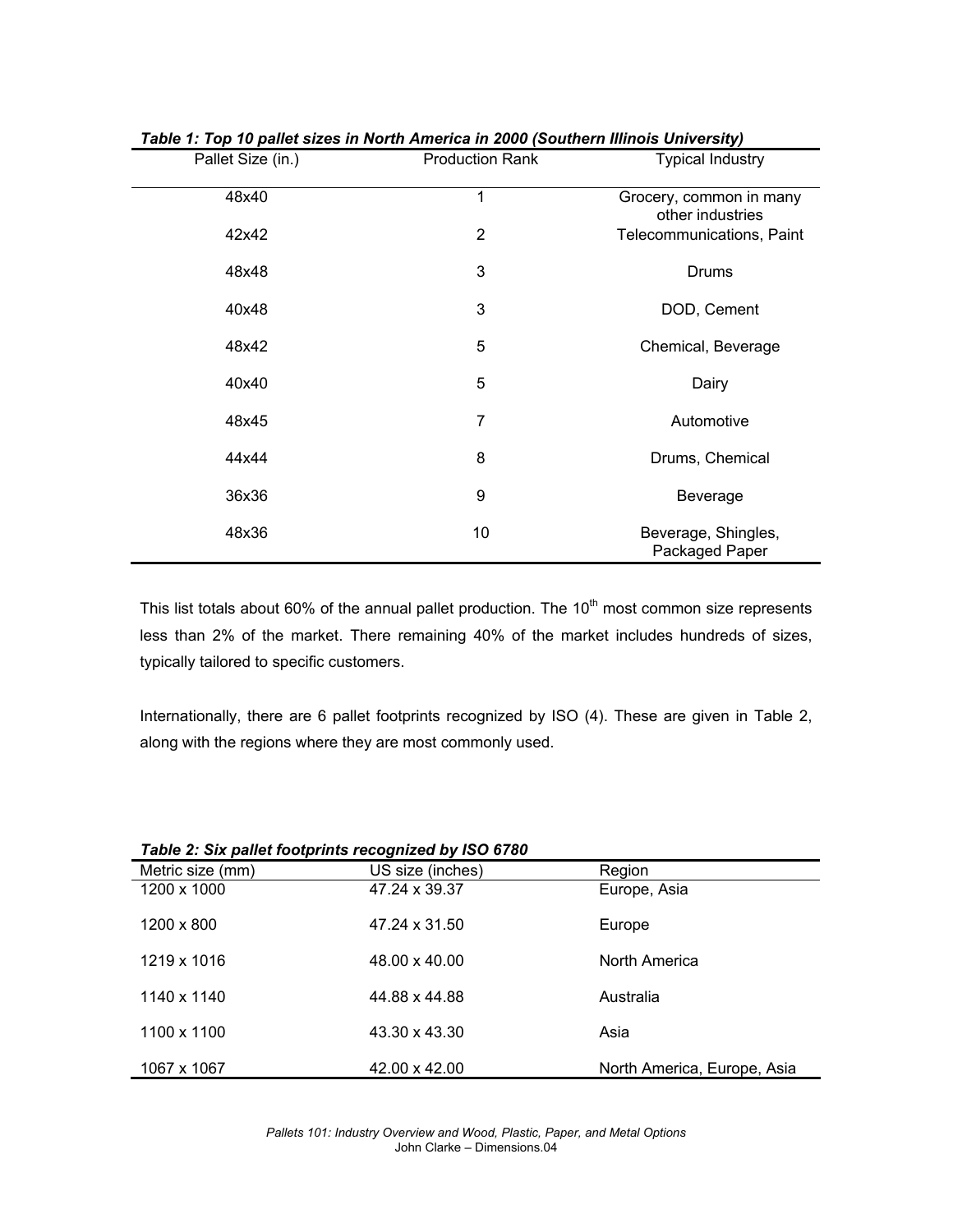Even though we live in an increasingly global community, most of our pallet sizes are still different for different regions of the world. For example, the 800 x 1200 EuroPallet, a standard size throughout Western Europe for 50 years, is a rare size in the rest of the world. There are trends, however, towards domestic and global pallet size standardization. In the 60's and 70's, the US grocery industry began conversion towards the 48x40" standard footprint, and today this size is not only standard in the grocery industry, but in many other industries as well. In 2002 the EIPS Computer Industry Pallet Task Group recommended the 1200 x 1000 mm size as its primary global footprint (the 800x1200 is also included). This size was selected due to its metric dimensions, current recognition in ISO, the ability to efficiently fill most transport vehicles, and similarity in size to the 48x40-inch US footprint (5). Previously, this industry worked with dozens of pallet sizes and designs. It is expected that in the future, new computer industry warehouses, distribution centers, and shipping practices will be aligned with the standard. Imagine the efficiencies that will result for this industry over the coming decade. It is expected that these efforts will continue in other industries due to the wholesale long term benefits throughout supply chains that result from standardization.

#### **Pallet Terminology**

 There are 2 main types of pallet designs: block and stringer. This is true regardless of pallet material. A schematic drawing of a stringer class and block class pallet, along with the industry terminology for pallet components, is given below. Detailed pallet terminology can be found in the ASME Standard for pallets (6).

 Stringer pallets are more common in the United States. With solid wood, block pallets cost more to manufacture than the equivalent strength stringer pallets. The principal advantage of block pallets is full access on all 4 sides for both forklifts and pallet jacks (full 4-way). Stringer pallets allow only forklift entry on the sides if stringers are notched (partial 4-way entry). If stringers are not notched, pallet jacks and forklifts can only enter on the 2 ends and they are called "2-way."

The size of wood pallets is specified as the stringer length, followed by the deckboard length. Therefore, since GMA pallets have 48" stringers, they are 48x40-inch pallets, not 40x48-inch pallets. The size of block pallets is specified as the top stringerboard length, followed by the deckboard length. Therefore, the EuroPallet is an 800 x 1200mm design. The size of non-wood pallets is typically listed as the longer length first, followed by the shorter dimension.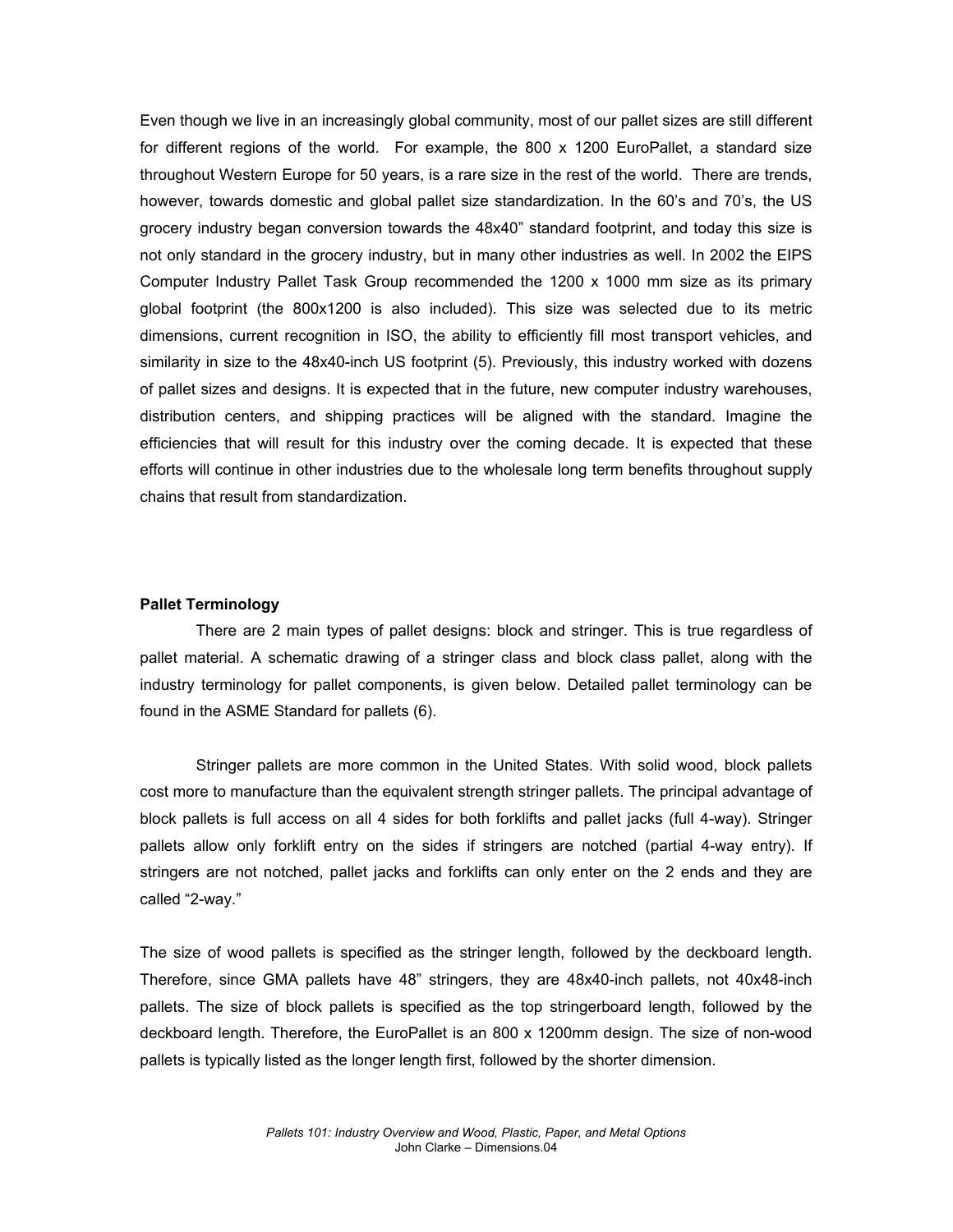





(a) Stringer Design - Partial Four-Way Entry, Double Face, Nonreversible, Flush

*Pallets 101: Industry Overview and Wood, Plastic, Paper, and Metal Options*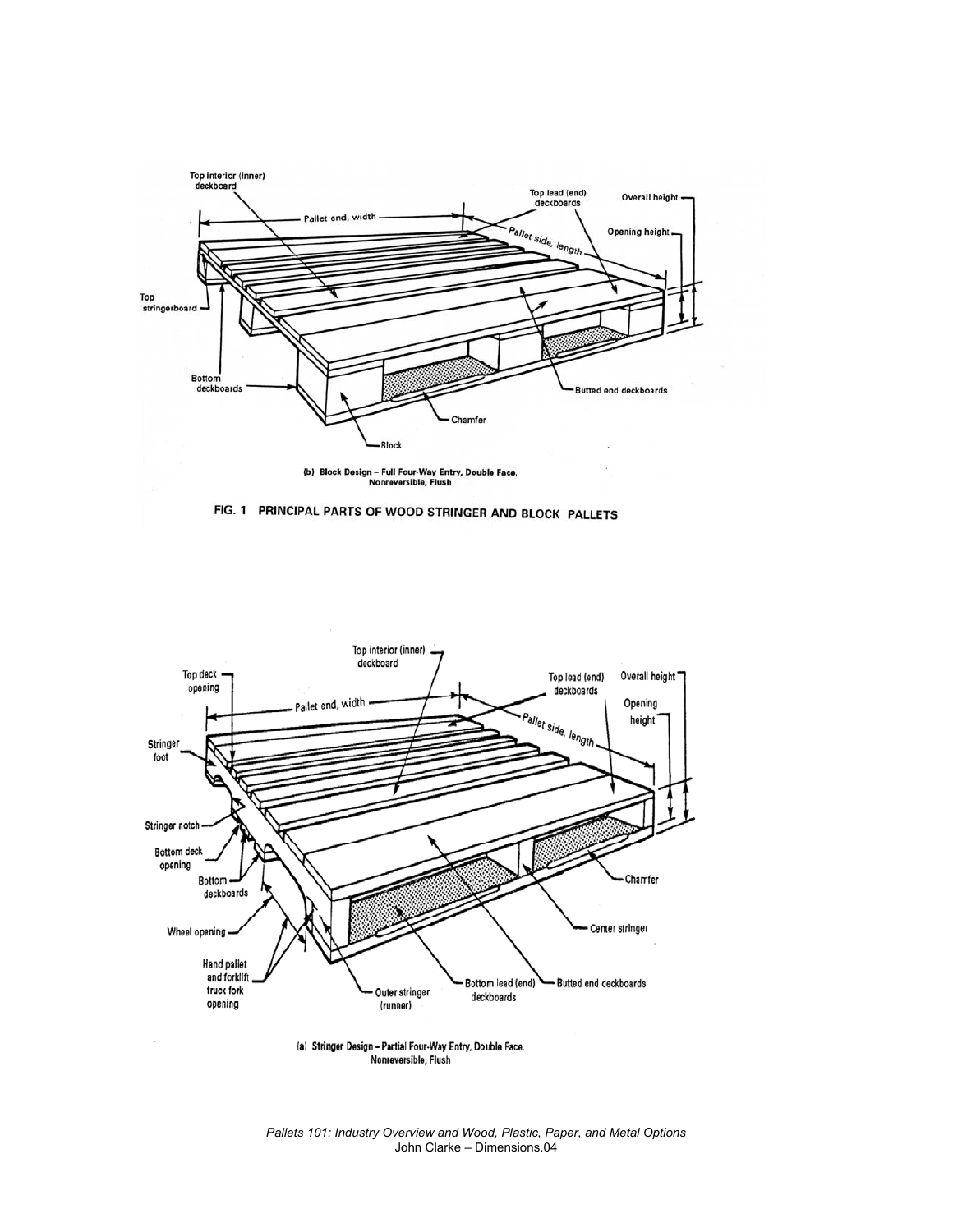### **Five Factors for a Balanced Design**

There are 5 basic interactive parameters that determine pallet suitability for a given application. These parameters are Strength, Stiffness, Durability, Functionality, and Purchase Price. These parameters are interactive, and optimizing just one (i.e. minimizing price) will impact the others. The proper balance of these 5 parameters will vary, depending on your specific product and distribution environments. They hold true regardless of the pallet material used. Each of the 5 parameters is discussed in more detail below.

Strength is the load carrying capacity throughout the shipping and storage environments. We must design pallets that are strong enough to support the required load.

Stiffness is the resistance of the pallet to deformation under load. Sometimes a pallet won't break under load, but is not stiff enough to protect the product or prevents proper handling. We see many pallets in the marketplace that are strong enough to support the load weight, yet they create pressure points that cause package and product failure. For example, saving \$1 on a pallet with thinner decks often requires every corrugated box stacked on that pallet to be stronger to resist damage.

Durability is the ability to withstand the rigors of the shipping and handling environments. If we don't intend to recover the pallet, it just needs the integrity to withstand one trip. For returnable pallets, we need to design for a number of trips that is economically justified. The ideal life of reusables is a function of cycle times, recovery rates, distribution channels, expected ROI's, and future expected changes to warehouses.

 $F$ unctionality is the compatibility of the pallet with the packaging and material handling equipment. For example, we pay extra to cut notches in a stringer pallet, thereby reducing strength in half, so that forklifts can enter on the sides. Functionality also includes things such as exposure to pest regulations, fire safety, weight, etc.

Price is an important design criterion, and often given more consideration that the other factors. This leads to pallet designs that look economical up front, but end up "costing" much more as they are used. Balance the price of the pallet versus the value of the product delivered without damage to the customer. Balance the price versus potential savings in packaging and material handling savings.

These five parameters are interactive, and optimizing just one will significantly impact the others. The better your understanding of this interactive balance, the more likely you are to select the ideal pallet material and design for your product and material handling environment.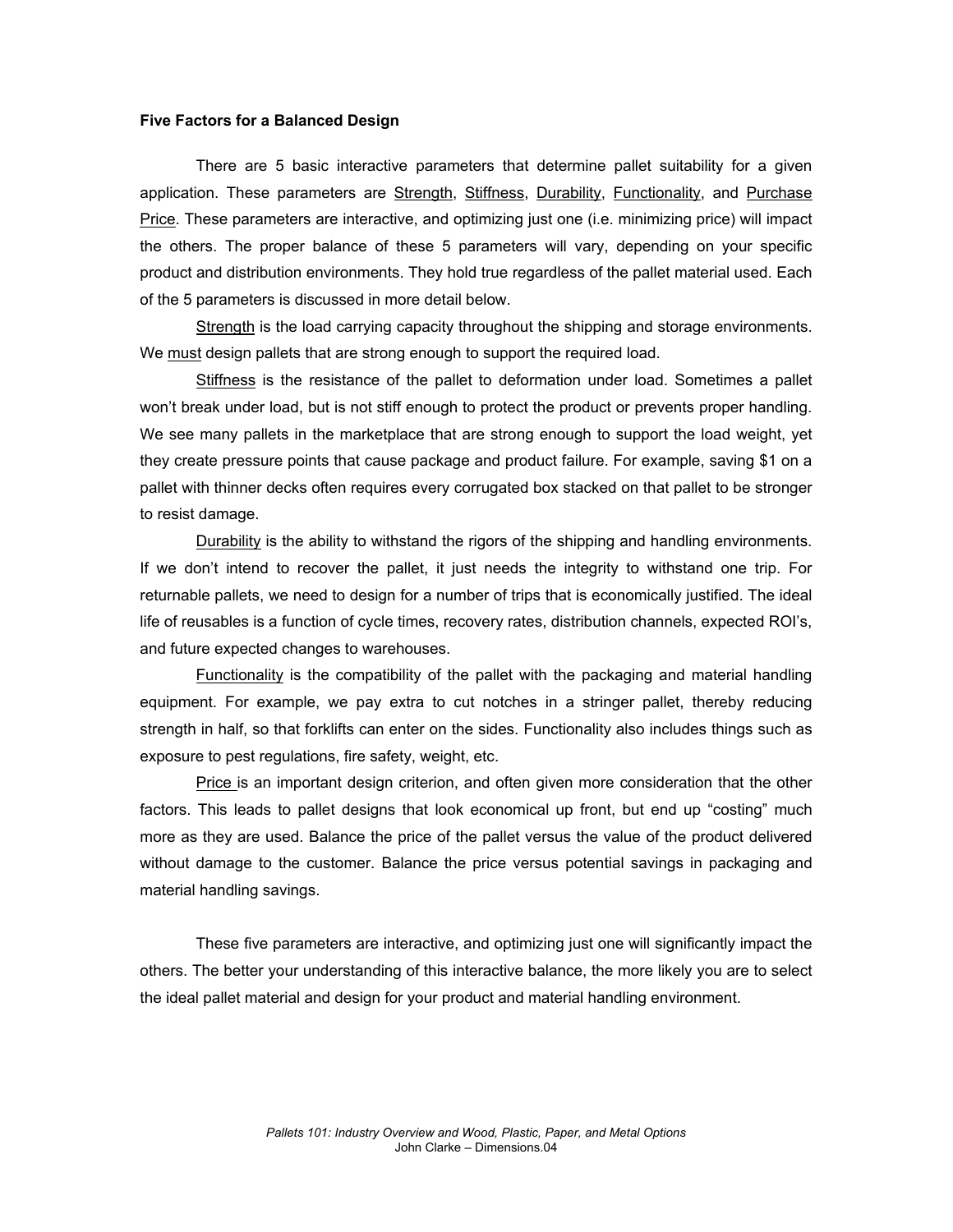## **Pallet Materials**

Historically, pallets were made of solid wood. Most products experience material conversions over time as innovations or market changes occur. Some examples are:

| <b>Boxes</b>   | wood to corrugated |
|----------------|--------------------|
| Grocery bags   | Paper to plastic   |
| <b>Bottles</b> | Glass to plastic   |

It is interesting to note, however, that the pallet material of choice for the last 70 years remains solid wood. This is unusual for a commodity product. While pallet users today face a wide variety of material and design choices, wood pallets are still used to manufacture about 90-95% of the US market (7). However, since the wood market share is so large, it will likely not increase in the future. While wood should retain the majority of the volume for many years, there are some global trends that could increase the use of other materials. These are trends such as standardization, improved retrieval operations, more reusable pallets, and pest regulations.

Below are the primary pallet material choices and a brief discussion of each.

#### **Wood Pallets**

Wood pallets were the original pallet material, and remain the most common pallet material both in the US and around the world. Wood pallets are common because they represent a good balance of the 5 design parameters discussed above, many packaging and material handling systems are "built" around the performance of wood pallets, and they are readily available. Disadvantages are that they have fasteners that can damage products, they have splinters, they give off moisture, can harbor bugs, and there is a lot of variation between pallets.

 Wood pallets are easy to prototype. The easiest, fastest, safest, and most economical method to design wood pallets is with a computer aided design procedure called the Pallet Design System, or PDS. PDS users describe the pallet specifications, load analog, support conditions. PDS then estimates pallet strength, stiffness, durability, and the cost to use pallets. Users can then fine tune the design by changing input variables. The end result is the most economical pallet that will safely support the load under the required conditions. Wood pallet specs can also reference the ASME standard for wood pallets (6) to ensure conformance to industry best manufacturing practices.

 It should be noted that the largest domestic and worldwide pallet pooling company, Chep, continues to use wood as the primary material for the majority of its pallets. They are testing other materials, but so far continue to favor solid wood.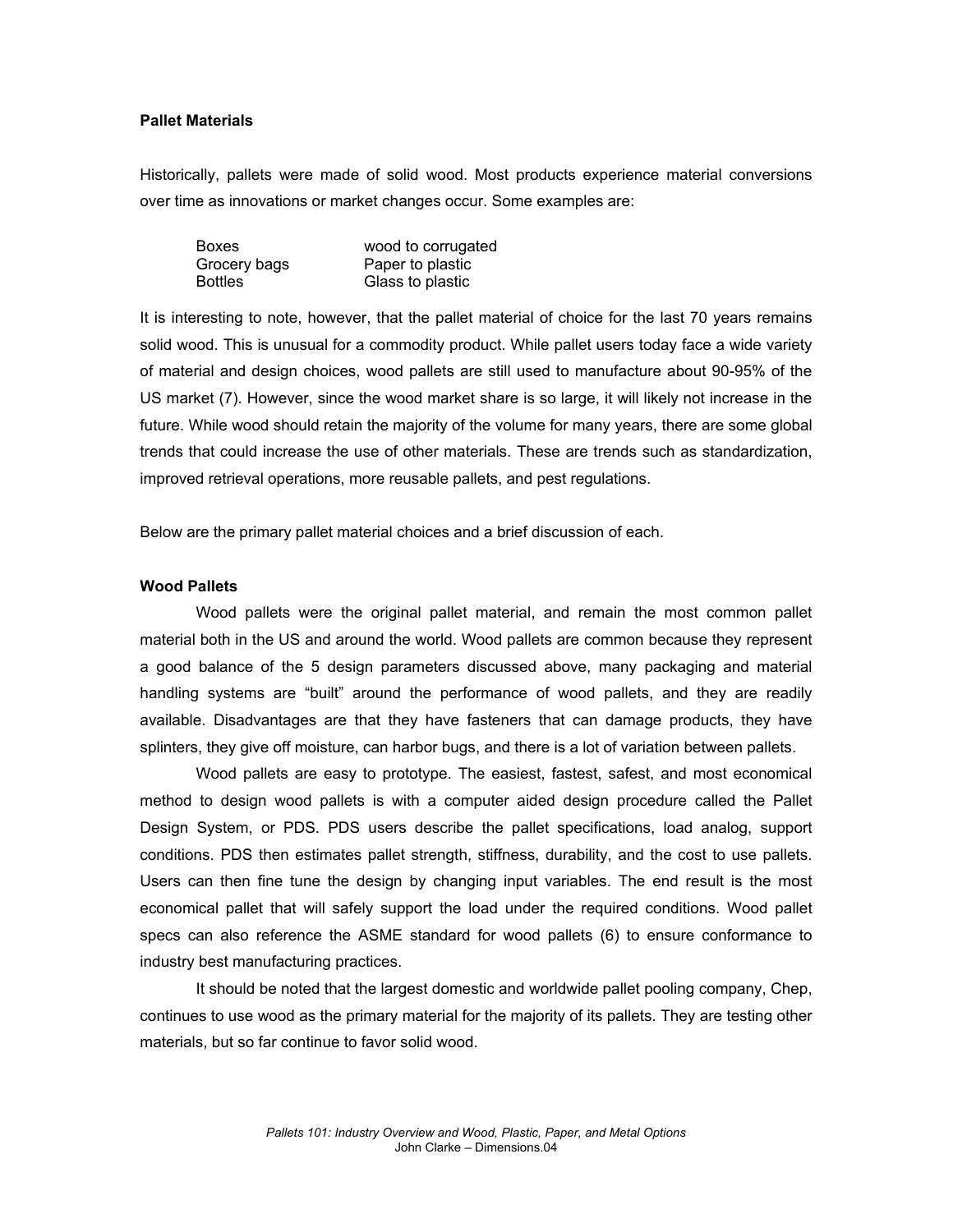#### **Plastic Pallets**

It is estimated that plastic pallets make up 2% of new pallet production in the US (7), or about 8 million new plastic pallets per year. The most common plastic materials for pallets are HDPE, PP, and PVC. Each of these is about 3-6 times the price of wood per pound, so a 50 pound plastic pallet is much more expensive than a 50 pound wood pallet. The most common manufacturing process is structural foam molding, but other processes include injection molding, profile extrusion, rotational molding, compression molding, and thermoforming. Each process has its advantages and disadvantages. If you want high volumes of a standard design, your best choice would be foam or injection molding. If you needed 100 pallets in a unique design, you would probably choose extrusion or rotational molding.

General advantages are durability, cleanliness, no fasteners, bug free, weather resistance, and design potential. Disadvantages include higher price, difficulty to prototype, low friction, low stiffness, lack of repair options, and fire safety ratings.

Plastic pallets are most common in captive or closed loop warehouse environments supporting 2000 pounds or less. Plastic pallets are common within the automotive, dairy, pharmaceutical, USPS, and beverage industries. Plastic pallets make up 50% or more of the reusable pallet pools in some Asian countries.

#### **Composite Wood Pallets**

Composites represent 2-4% of the pallet market, including materials like plywood, Oriented Strand Board, particle board, and laminated veneer lumber. Beer pallets were a historical market for composite pallets. In the past few years, composites have found applications in import/export due to pest regulations. Composites are exempt from pest regulations and often have a lower price than plastic or metal pallets.

General advantages are that composite pallets have a smooth and 100% coverage deck surface, are bug-free, dry, durable, easy to prototype, and can be designed using PDS. Disadvantages are that they cost more than solid wood, are expensive to repair, less weather resistant than plastic or metal, and still require fasteners.

### **Paper Based Pallets**

Paper pallets represent less than 1% of the market, and include corrugated, honeycomb, solid fiberboard, and molded pulp. It is interesting to see the shift in containers from wood to corrugated. Between WWI and WWII, the percentage of wood/corrugated shifted from 80%/20% to 20%/80%. We have not seen this shift in pallets. One of the major reasons is that while a corrugated box is less expensive than a wood box, a paper pallet costs more than the equivalent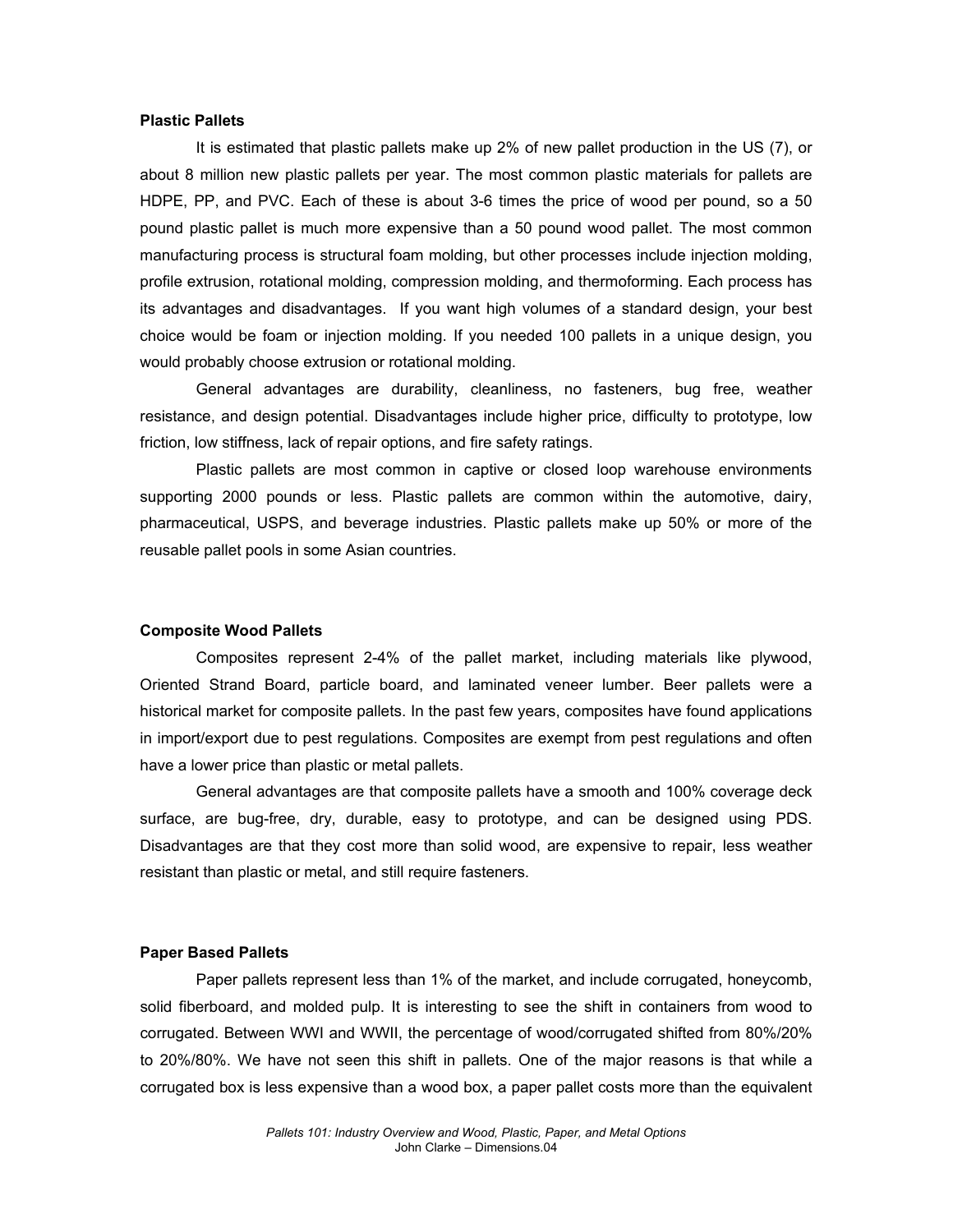wood pallet. Paper pallets continue to find acceptance mainly within niche markets. Recently, new markets have opened driven by international pest regulations and increased airfreight shipping with weight-based charges.

General advantages of paper pallets are that they are lightweight, easily recyclable, have a smooth deck surface, are dry, and bug free. Disadvantages are a price higher than wood, susceptible to moisture, lack of stiffness with flexible loads, low durability, and low product protection.

#### **Metal Pallets**

Metal pallets make up less than 1% of the market. Materials include carbon steel, stainless steel, and aluminum. Of these, carbon steel offers excellent durability at the lowest cost. Stainless doesn't need a paint coating, and is preferred for such applications as clean room environments. Aluminum offers the durability of metal at a lighter weight. Carbon steel units are relatively expensive compared to wood, and stainless and aluminum cost about 2-3 times that of carbon steel. The long term cost, however, can be lower than wood.

General advantages are strength, stiffness, durability, bug free, no splinters, sanitary, and recyclable. Disadvantages are higher initial price, weight, low friction, and susceptible to rusting (carbon steel).

Metal is primarily used in captive or closed loop environments where durability and product protection are key measures. Metal units today are increasingly price competitive and lighter in weight. Primary industries include automotive, pharmaceutical, lawn tractors, motorcycles, and tires.

#### **Resources to learn more about pallets and pallet performance:**

Unit Load Design Short Course Virginia Tech Center for Unit Load Design (540) 231-5370 unitload@vt.edu Next course: April 28-30, 2004 and September 22-24, 2004

Pallet Design System Intro Short Course National Wooden Pallet & Container Association / Virginia Tech (703) 519-6104 Next course: November 11-13, 2004

Pallet Enterprise. Trade journal for pallet industry (804) 550-0323 or www.palletenterprise.com

LeBlanc, Rick and Stewart Richardson. Pallets: A North American Perspective. PACTS Management, Inc., www.pactsmgt.com, 2003.

> *Pallets 101: Industry Overview and Wood, Plastic, Paper, and Metal Options*  John Clarke – Dimensions.04